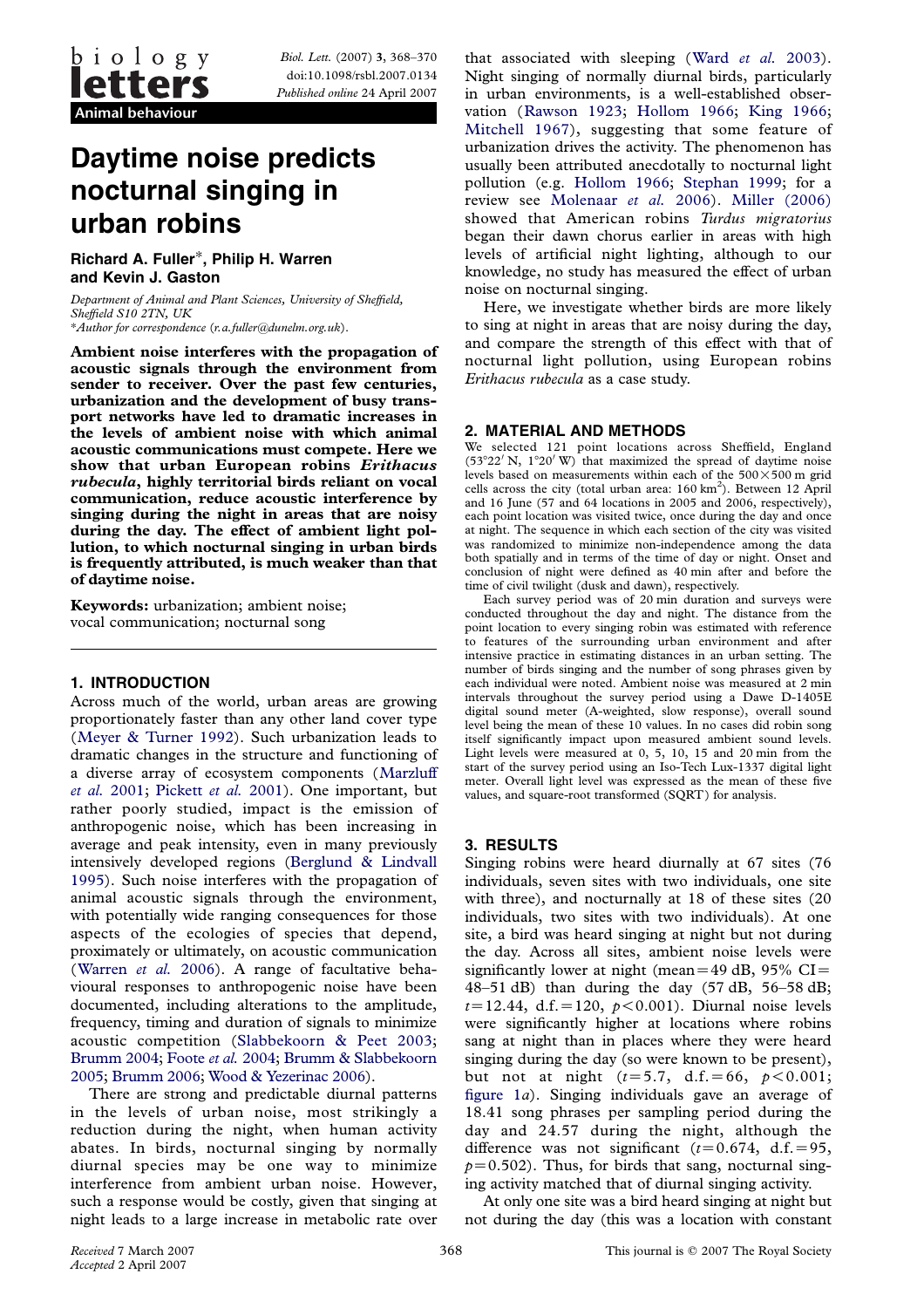<span id="page-1-0"></span>

Figure 1. (a) Comparison of daytime noise levels between locations where robins sang nocturnally (mean= $62.68$  dB, 95%  $CI = 60.15-65.21$  dB) and those where singing occurred during the day but not at night (52.87, 50.93– 54.81 dB). (b) Night-time light levels at locations where nocturnal singing robins were detected (2.42, 1.98–2.86 lux) and those where singing activity was detected during the day but not at night  $(1.78, 1.4-2.15 \text{ lux})$ .  $(c)$  Daytime noise and night-time light levels at 121 locations across urban Sheffield. Filled circles indicate locations with birds singing day and night, filled triangle indicates night-singing only, open circles indicate day-singing only and grey circles indicate places where no singing activity was detected by day or night.

traffic noise and an average daytime noise level of 69 dB). This suggests that there was in general a high probability of detecting a singing bird, if present, even in the high noise levels prevalent during the day. Noise was very rarely constant, and over the course of the 20 min survey period, there was usually a number of lulls allowing detection of singing activity. For example, a singing robin was detected at a distance of 70 m at a location with an average noise level of 61 dB. The occurrence of night-singing birds did not change across the season, as measured by the number of days since the start of the survey period (logistic regression:  $b=0.013$ , Wald statistic=0.523,  $p=0.47$ ), nor through

Table 1. Results of a full logistic regression model investigating the effects of daytime noise and night-time light levels on nocturnal singing.

|                  | $b$ (s.e.)      | Wald statistic | $\boldsymbol{\mathcal{D}}$ |
|------------------|-----------------|----------------|----------------------------|
| daytime noise    | 0.127(0.042)    | 9.214          | 0.002                      |
| night-time light | $-0.016(0.241)$ | 0.005          | 0.947                      |

the night, as measured by time to dusk or dawn, whichever is closer (G-test using four equal time bands:  $G_{\text{adj}}$ =3.7,  $p$ =0.296). Noise levels did not change with time of day (ANOVA using four equal time bands:  $F_{3,117} = 0.682$ ,  $p=0.565$ ) or night  $(F_{3,117} = 0.324$ ,  $p=0.808$ ), reflecting the heterogeneity of noise across the urban landscape.

We used two different approaches to investigate the potential biasing effect of high noise levels reducing the probability of detecting birds that were singing during the day but not heard at night. First, we removed all locations with a daytime noise level at or above 69 dB and repeated the analysis. Diurnal noise levels remained much higher at locations where robins sang nocturnally (mean=62 dB, 95% CI=59–64 dB) compared with places where birds were heard singing during the day but not at night (52, 50–54 dB;  $t=5.7$ ,  $p < 0.001$ ). Second, there was no correlation between the distance at which singing birds were detected and ambient noise level ( $r=-0.189$ ,  $n=67$ ,  $p=0.126$ ). We conclude from these two lines of evidence that there was a high probability of detecting singing birds in areas of high urban noise, and that variation in detectability was not driving our results.

We found an elevation in night-time light intensity at places where birds sang nocturnally  $(t=2.3)$ , d.f. = 47.21,  $p=0.026$ ; figure 1b), but night-time light was not significant in a multiple logistic regression model including both terms as predictors of the occurrence of night-time singing ( $p=0.947$ ; table 1). The two variables were only weakly positively related  $(r^2=0.202)$ . Though nocturnal singing did occur primarily in strongly illuminated areas, it was limited to those areas that were also noisy during the day and was absent in most well-lit places that were relatively quiet during the day (figure  $1c$ ). This is not what would be predicted if light was the dominant effect. We therefore conclude that daytime noise had a much greater effect on nocturnal singing activity than nighttime light levels.

#### 4. DISCUSSION

Mean daytime noise levels were ca 10 dB (i.e. an order of magnitude) higher in places where birds continued to sing nocturnally (figure  $1a$ ), suggesting that birds were either (i) singing at night to reduce total time spent singing against acoustic competition or (ii) taking advantage of quieter conditions during the night to give additional signalling. Resolution of these two mechanisms will require detailed fieldwork monitoring individual singing activity over time. That daytime noise was a stronger predictor of nocturnal singing than night-time light hints at a very different mechanism driving the phenomenon. If ambient light